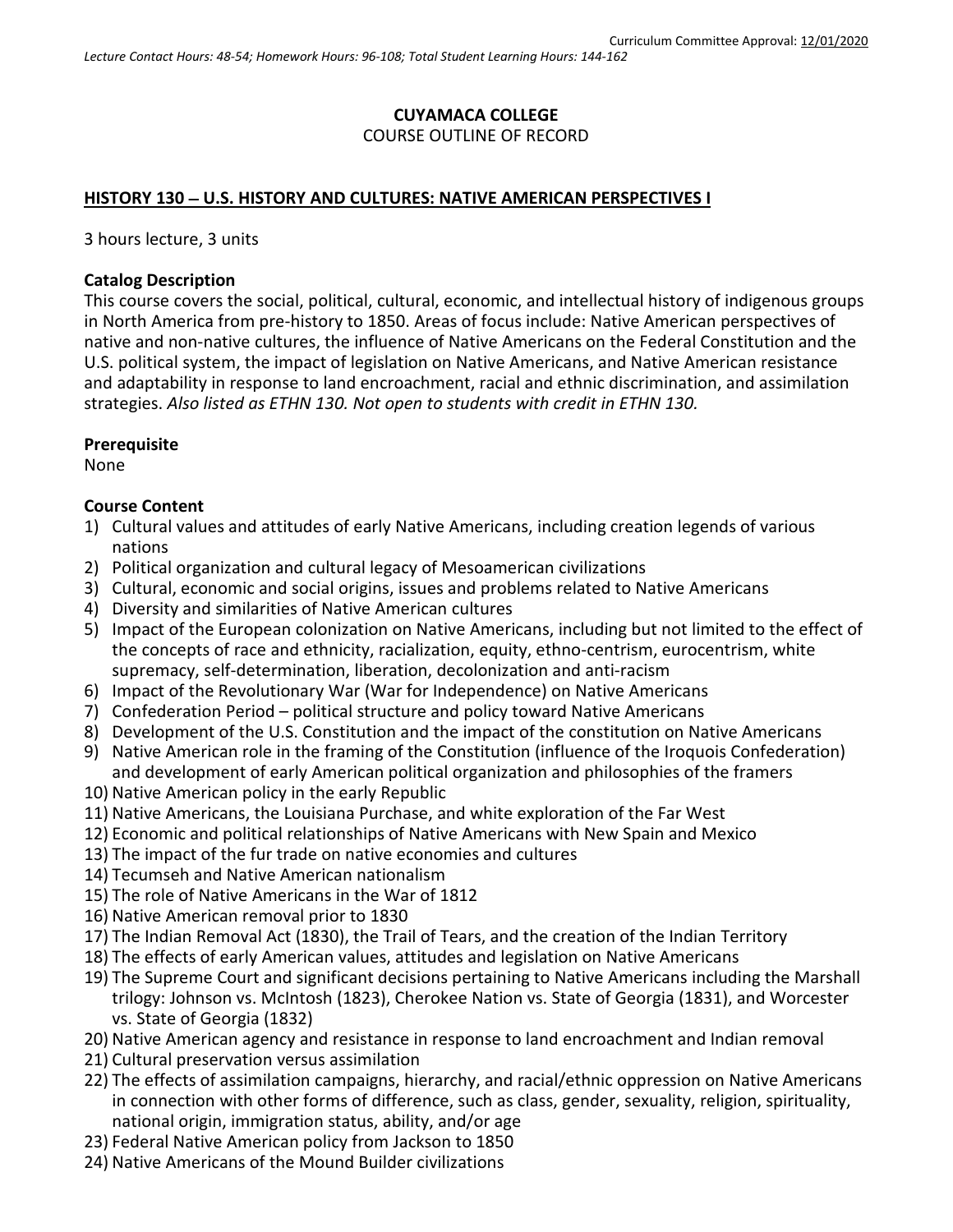- 25) Native Americans of the Great Plains to 1850
- 26) Native Americans of the Far West to 1850
- 27) Native Americans of the Southwest to 1850
- 28) California under Spanish and Mexican rule and the impact of the mission system on native Californians
- 29) The impact of the California Gold Rush on native Californians

# **Course Objectives**

Students will be able to:

- 1) Identify cultural values and attitudes of early Native Americans including creation legends and oral traditions.
- 2) Analyze the ideologies of preservation and assimilation.
- 3) Apply theory to describe critical events in the histories, cultures, political trends, and intellectual traditions of Native Americans, and other communities of color, with a particular emphasis on agency and self-affirmation.
- 4) Analyze the origins of the U.S. political system, the political philosophies of the framers of the Constitution, and the United States Constitution particularly with reference to the impact on and influence of Native Americans.
- 5) Discuss legislation of the United States government treaty system as it has affected Native American culture and society.
- 6) Recognize and evaluate the evolution of American politics, such as constitutional interpretation and change, federal-state relationships, and the growth and power of the Supreme Court, and analyze how these developments impacted Native Americans.
- 7) Critically discuss the intersection of race and ethnicity with other forms of difference affected by hierarchy and oppression, such as class, gender, sexuality, religion, spirituality, national origin, immigration status, ability, and/or age.
- 8) Identify and explain major themes, events, interpretations, and significant figures of early American history from the colonial period to 1850 from a Native American perspective; analyze the influence and impact of these events on Native Americans.
- 9) Evaluate the impact of Anglo-American values, attitudes, and legislation on Native Americans.
- 10) Describe how resistance, social justice, and liberation as experienced by Native Americans, and other communities of color, are relevant to current issues.
- 11) Analyze and articulate concepts of ethnic studies, including but not limited to race and ethnicity, racialization, equity, ethno-centrism, eurocentrism, white supremacy, self-determination, liberation, decolonization and anti-racism.
- 12) Analyze California, and other territories, under Spanish and Mexican rule, and explain how the mission system impacted native Californians.
- 13) Explain the growth of the California population, including how that growth affected Native Americans.
- 14) Discriminate between primary and secondary sources.
- 15) Identify, recognize, and interpret the development of the United States and California constitutions, federal, state, and local governments, and the rights and responsibilities of citizens in an historical context.

## **Method of Evaluation**

A grading system will be established by the instructor and implemented uniformly. Grades will be based on demonstrated proficiency in subject matter determined by multiple measurements for evaluation, one of which must be essay exams, skills demonstration or, where appropriate, the symbol system.

- 1) Quizzes/exams that measure students' ability to identify, recall and evaluate major themes, events, figures and interpretations in early American history from a Native American perspective, and identify cultural values and historical, social and political trends in native societies.
- 2) Quizzes/exams that measure students' ability to identify and evaluate the origins, development and philosophy behind the U.S political system and Constitution as well as identify and draw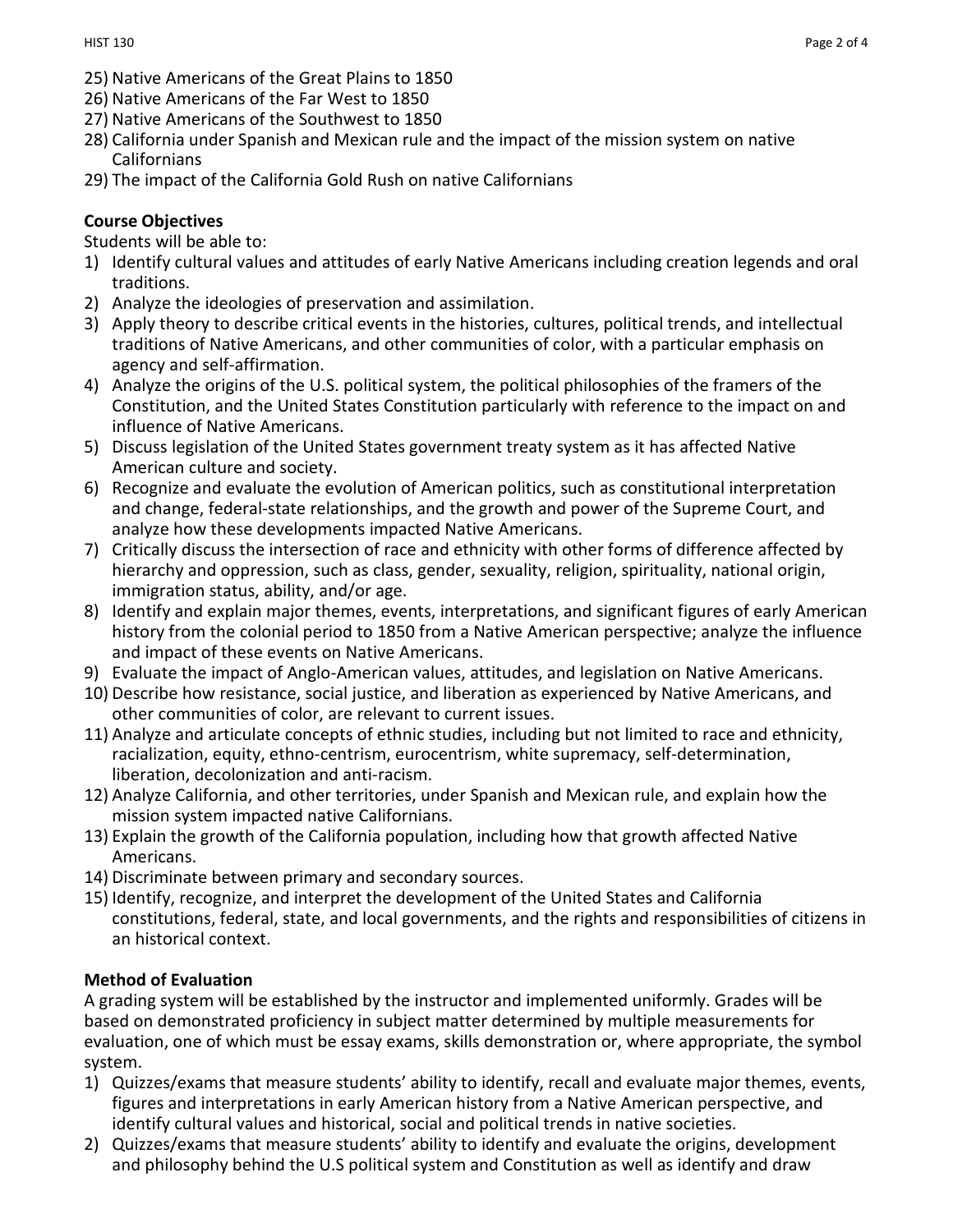conclusions about the origins of the state of California and identify how these events impacted Native Americans.

- 3) In-class group activities and writing assignments which measure students' ability to evaluate the impact of Anglo-American values, attitudes and legislation on Native Americans, and recognize and explain the contributions of Native Americans to early American history.
- 4) Research papers/written homework that measure students' ability to contrast and evaluate the ideologies of preservation and assimilation within Native American societies and analyze issues of tribal sovereignty and tribalism; discriminate between primary and secondary sources.

## **Special Materials Required of Student**

None

## **Minimum Instructional Facilities**

- 1) Smart classroom with writing boards, overhead projector
- 2) Geographical and cultural maps of Native Americans

## **Method of Instruction**

- 1) Lecture and discussion
- 2) Small and large group discussion
- 3) Multimedia presentations
- 4) Guest speakers
- 5) Individual and group projects, structured in-class exercises
- 6) Auxiliary use of study groups, peer tutoring and/or instructional office hours

## **Out-of-Class Assignments**

- 1) Reading assignments, reading response questions, reading journals
- 2) Map exercises
- 3) Field exercises including museum and library research and visits to historic sites

#### **Texts and References**

- 1) Required (representative examples):
	- a. Calloway, Colin. First Peoples: *A Documentary Survey of American Indian History*. 6th edition. Bedford-St. Martins, 2018.
	- b. Edmunds, R. David, et al. *The People: A History of Native America*, Volume 1: To 1861. Wadsworth Cengage, 2007.
	- c. Hurtado, Albert A. and Peter Iverson. *Major Problems in American Indian History*. 3rd edition. Wadsworth Cengage, 2014.
	- d. Hoxie, Frederick E. and Peter Iverson, eds*. Indians in American History: An Introduction*. 2nd Edition. Wiley-Blackwell, 1998.
- 2) Supplemental (representative examples):
	- a. Primary Sources
		- 1. Nabokov, Peter, ed. *Native American Testimony: A Chronicle of Indian-White Relations from Prophecy to the Present, 1492-2000.* Revised Edition. Penguin Books, 1999.
		- 2. Brooks, Joanna, ed. *The Collected Writings of Samson Occom, Mohegan*. Oxford University Press, 2006.
		- 3. Merrell, James H. ed. *The Lancaster Treaty of 1744*. Bedford-St. Martins, 2008.
		- 4. Salisbury, Neal, ed. *The Sovereignty and Goodness of God.* 2nd edition, Bedford-St. Martins, 2018.
		- 5. Calloway, Colin, ed. *The World Turned Upside Down: Indian Voices from Early America*. 2nd edition, Bedford-St. Martins, 2016.
		- 6. Blaisdell, Bob, ed. *Great Speeches by Native Americans*. 1st Edition. Dover Publications, 2000.